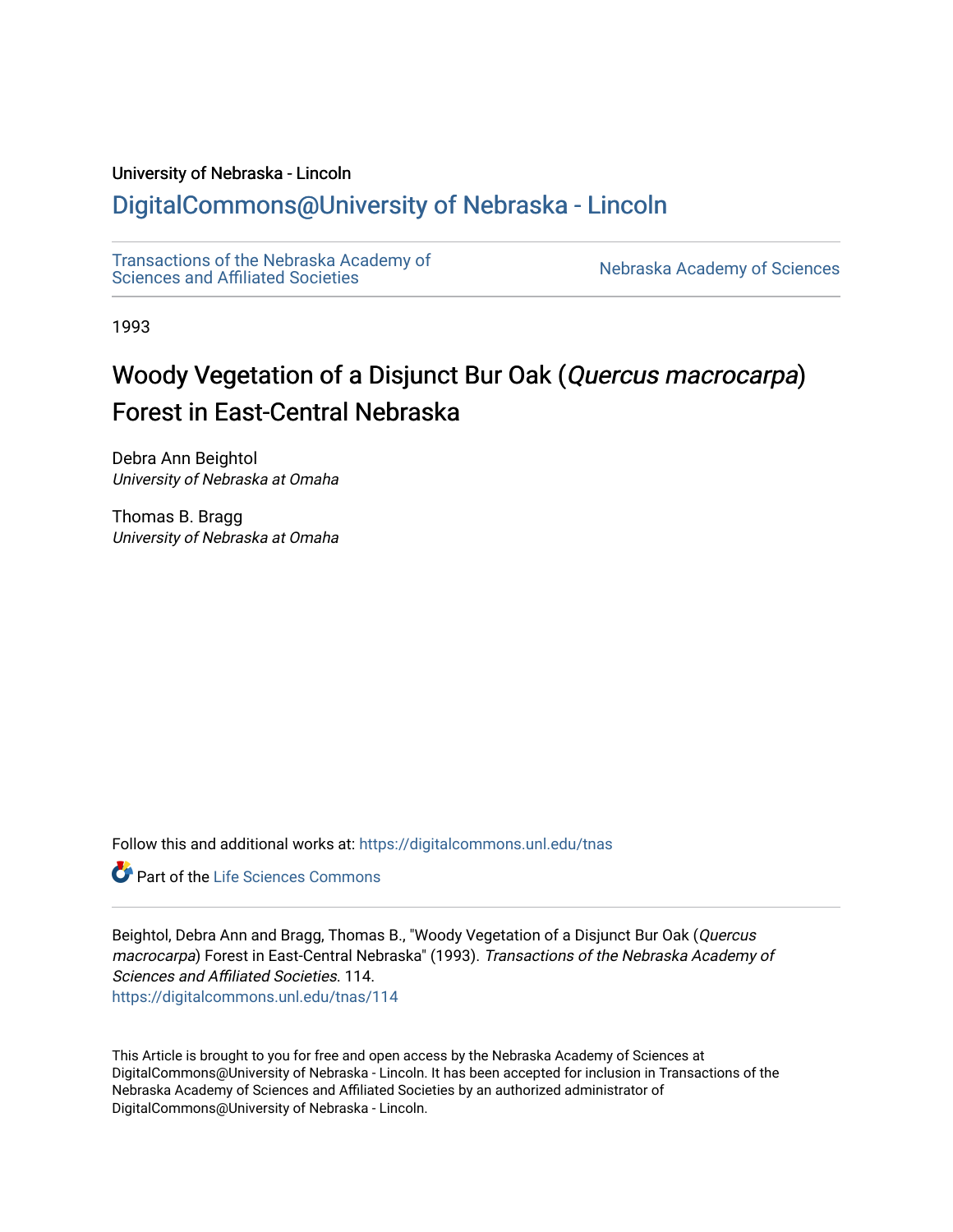#### **WOODY VEGETATION OF A DISJUNCT BUR OAK**

#### *(QUERCUS MACROCARPA)* **FOREST IN EAST-CENTRAL NEBRASKA**

## **Debra Ann Beightol** and **Thomas B. Bragg**

Department of Biology University of Nebraska at Omaha Omaha, Nebraska 68182-0040

#### *ABSTRACT*

Woody plant composition was assessed for three tree-size classes in two ravines of Oak Glen Wildlife Management Area, a disjunct oak forest in Seward County, Nebraska, using Importance Values (IV) obtained by the Point-Quarter method. Bur oak *(Quercus macrocarpa* Michx.) dominated the large-size class (>30 cm dbh) (IV = 258) but elms *(Ulmus americana* L. and *U. rubra* Muhl.) (IV = 130) dominated the forest in one ravine in the medium-size class (10-30cm dbh) and elm and hackberry *(Celtis occidentalis* L.) (IV = 114 and 27 respectively) dominated the small-size class (<IOcm dbh). Bur oak in the small-size was low in abundance  $(IV = 9)$  and was absent from one of the study transects. These data on tree-size distribution in the extant forest suggests that the forest is likely to succeed from one presently dominated by bur oak, which appears to have characterized the presettlement forest, to one dominated primarily by elm or hackberry. Current management is likely to encourage a continuation of this succession.

#### t t t

Upland forests or savannas, dominated by bur oak *(Quercus macrocarpa* Michx.), occurred within the tallgrass prairie region of the North American Midwest prior to European settlement (Weaver, 1965; Nuzzo, 1986; Rozmajzl, 1988) although the time of origination of these stands is in question. While some of these stands persist today, quantitative evaluations of woody plant composition and its relationship to vegetation dynamics (Bragg, 1974; Briggs and Gibson, 1992) are limited. This study was designed to provide one such evaluation using an extant, disjunct forest embedded within the tallgrass or bluestem *(Andropogon-Panicum-Sorghastrum)* prairie region (Kuchler, 1964). A second objective of the study was to estimate the presettlement, woody composition of the stand using both historical records and the size structure of current woody vegetation. This information was intended to provide a description of an oak forest for future reference as well as to suggest any future changes in stand composition, presuming that the existing environmental conditions and present management continue.

## **METHODS AND MATERIALS**

#### **Study site**

The study was conducted at the Oak Glen Wildlife Management Area, managed by the Nebraska Game and Parks Commission, located 2.6 km north of Garland in Seward County, Nebraska (Sections 28-29 and 32-33, Township 12N, Range 4E). The site is on a large moraine remaining from the last glacial retreat at the end of the Kansan glaciation of the Pleistocene Epoch (Goll, 1961; Reed and Dreeszen, 1965; Stout et aI., 1965,1971). Runoffflows toward the north and is part of the Middle and Oak creek drainages. The valley floors are dominated by a silty alluvial soil consisting of frequently flooded bottomlands and deeply entrenched, meandering channels. The slopes above the valley floor, on which most of the sampling for this study was conducted, consist of rough broken land (till) with 31- 75% slopes containing large gullies and overfalls in areas of active gully erosion with rocks and boulders on the surface in some places. Soils of the upper slopes are dominated by Steinauer clay loams, 12-31% slopes (Subgroup: Typic Udorthents, Soil Order: Entisol). These soils are underlain with a deposit of Greenhorn Limestone (Quandt, 1974).

The site, which includes approximately 74 ha of trees along generally east- and west-facing slopes, was acquired by the Nebraska Game and Parks Commission in March, 1983. Hilltops have been disturbed but contain some patches of native prairie. Land ownership documents, terracing on some hills and internal and old fences suggest different land management and grazing histories. Similarly, tree stumps in the South but not in the North ravine suggest differences in lum-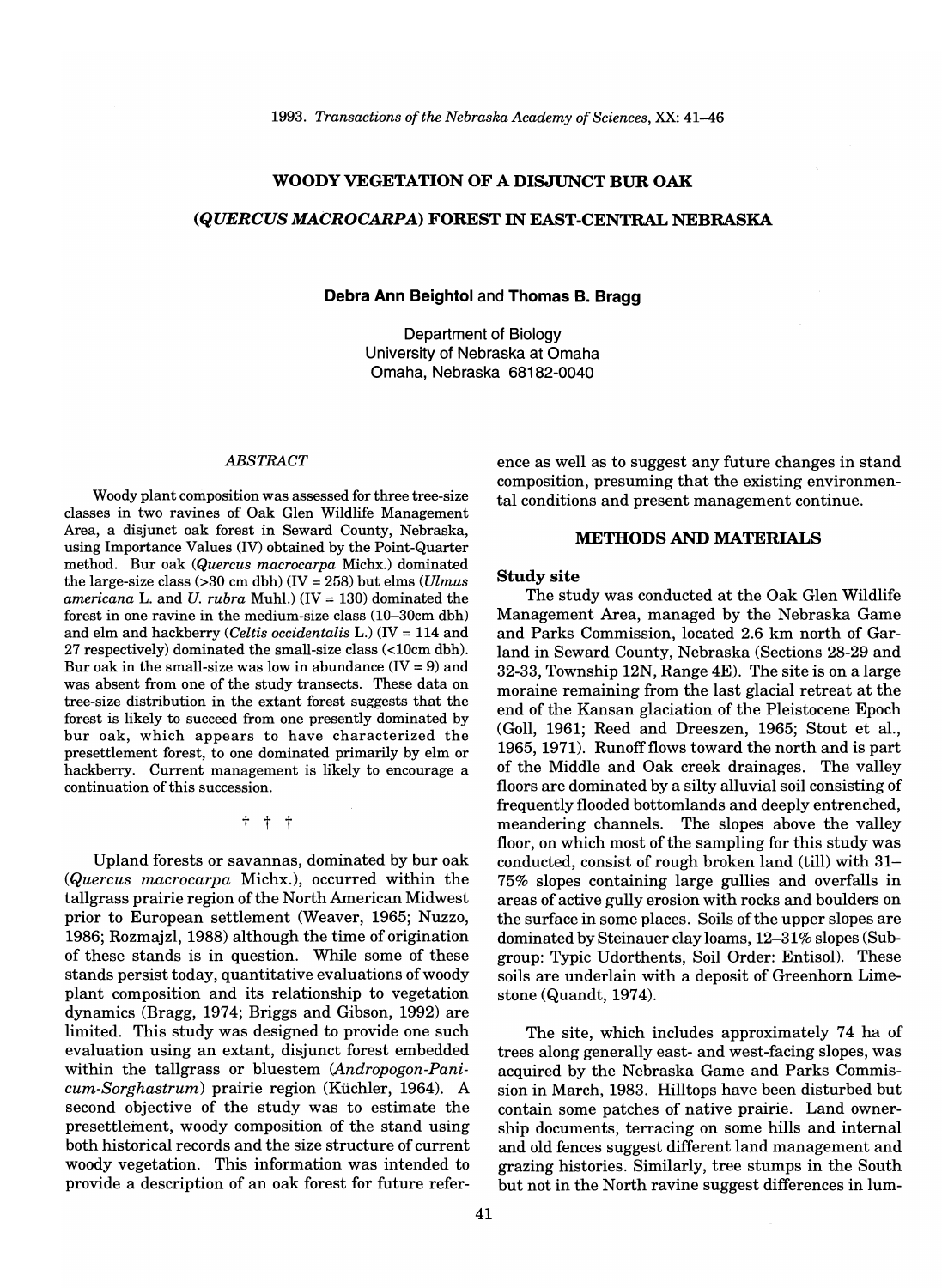bering, and multiple-stemmed trees and trees showing scarred boles indicate both potential differences in management and the likelihood of fires occurring in the forest. Historical accounts of both fire and lumbering verify the occurrence of these practices in the region. A plant survey was conducted from 1983 to 1988 by Rolfsmeier (1988).

## **Field procedures**

 $\overline{\phantom{a}}$ 

Tree and shrub species were evaluated for two aspects, one east-slope and one west-slope, in each of the two principal ravines of the area. The ravine referred to in this study as the "South Ravine" enters from Section 33 into Section 28; the "North Ravine" is located entirely within Section 29 (Beightol, 1986). Sampling was limited to approximately the same elevation within each ravine to avoid differences in composition due to topographic location. Data were collected using the Point-Quarter Method (Cottam and Curtis, 1956). A correction factor was used to compensate for missing data when necessary (Wardle and Petranka, 1981). Thirty points were evaluated along each transect except the west-facing, transect of the South Ravine (Transect 1). This transect started at the ecotone between an area dominated by eastern red cedar *(Juniperus virginiana* L.) and a grassland habitat, and ended as it entered into a marsh; only 27 points were evaluated. Evaluation points along all transects were approximately 20 m apart. This number of transects thoroughly covered the study area since the wooded ravines are relatively small.

At each of the 30 points, the three closest trees in each of three size classes were recorded in each of the four quarters, a total of 12 trees for each point. Treesize classes used were: "small"  $=$  <10 cm diameter-atbreast-height (dbh), "medium" =  $10-30$  cm dbh, and "large"  $=$  >30 cm dbh. These three size classes were analyzed separately. A number of trees had multiple stems but only the stem closest to the center point was recorded. This and other features, such as trees with large scars at the base of the bole, were noted when included in the sample. Importance values (IV) were used to compare transects. These are dimensionless values calculated for each species from Point-Quarter field data by summing a species' relative density, relative dominance, and relative frequency.

The three size classes used were selected to approximate relative tree ages for assessing potential changes in vegetative composition. While tree dbh is only poorly correlated to age, there was enough uniformity in the soil conditions that growth rates were most likely similar. For example, Rozmajzl (1988) noted that, in bur oak greater than 30 cm dbh in eastern Nebraska, all trees aged to presettlement dates exceeded 50 cm dbh. In addition, Gehring and Bragg

(1992) noted that, in eastern red cedar, crown diameter, another measure of tree-size, increased significantly with tree-age  $(r = 0.52; P < 0.01)$ . Moreover, siteindex curves for several species of oak (Sander, 1977), elm (Geyer and Lynch, 1990b), black walnut *(Juglans nigra* L.) (Geyer and Lynch, 1987), hackberry (Lynch and Geyer, 1988), and green ash *(Fraxinus pennsylvanica* L.) (Geyer and Lynch, 1990a), all indicate a relationship between age and height, yet another measure of tree-size. Given these relationships and the need for only general precision, using tree dbh as an indirect measure of *relative* tree-age was considered reasonable and time-efficient.

In addition to field sampling, the 1857 General Land Office Survey records that included the study site were reviewed to assess potential presettlement vegetation. These records typically include observations on vegetation that occurs along, and near, section lines established during the ground survey. Since the study area includes parts of four section lines, the information from the General Land Office Survey is considered to provide a reasonable amount of information on which to base site-specific presettlement vegetation. The descriptions given in the 1857 GLO survey are considered to represent pristine conditions since it was conducted prior to settlement of the area in 1864.

#### **RESULTS AND DISCUSSION**

#### **Presettlement vegetation**

Evidence suggesting a presettlement oak forest comes from existing trees, from historical accounts provided by early settlers, and from the GLO survey. The largest trees found during this study are primarily bur oaks that are scattered throughout the forest. These trees are characterized by non-overlapping canopies and low, branching growth form, both characteristics typical of trees developing in a more open community than exists today. An open habitat would be conducive to bur oak regeneration since this species requires such conditions for germination (Cottam, 1949). Moreover, given the high frequency of fires in the tallgrass prairie (i.e. see Anderson, 1990), such a habitat would have been subject to frequent burning, thereby remaining savanna-like (i.e. see summary by Rozmajzl, 1988). Further, bur oak's thick bark gives it a high degree of fire-resistance (Lawson et aI., 1980) and it could persist under such conditions. In combination, these observations suggest that the presettlement forest of the study site may once have resembled a savanna-type community dominated by bur oak and, perhaps, maintained by recurrent fires.

The general description of the  $10 \times 10$  km township that includes the study site, as documented in the 1857 General Land Office survey, provides further inform a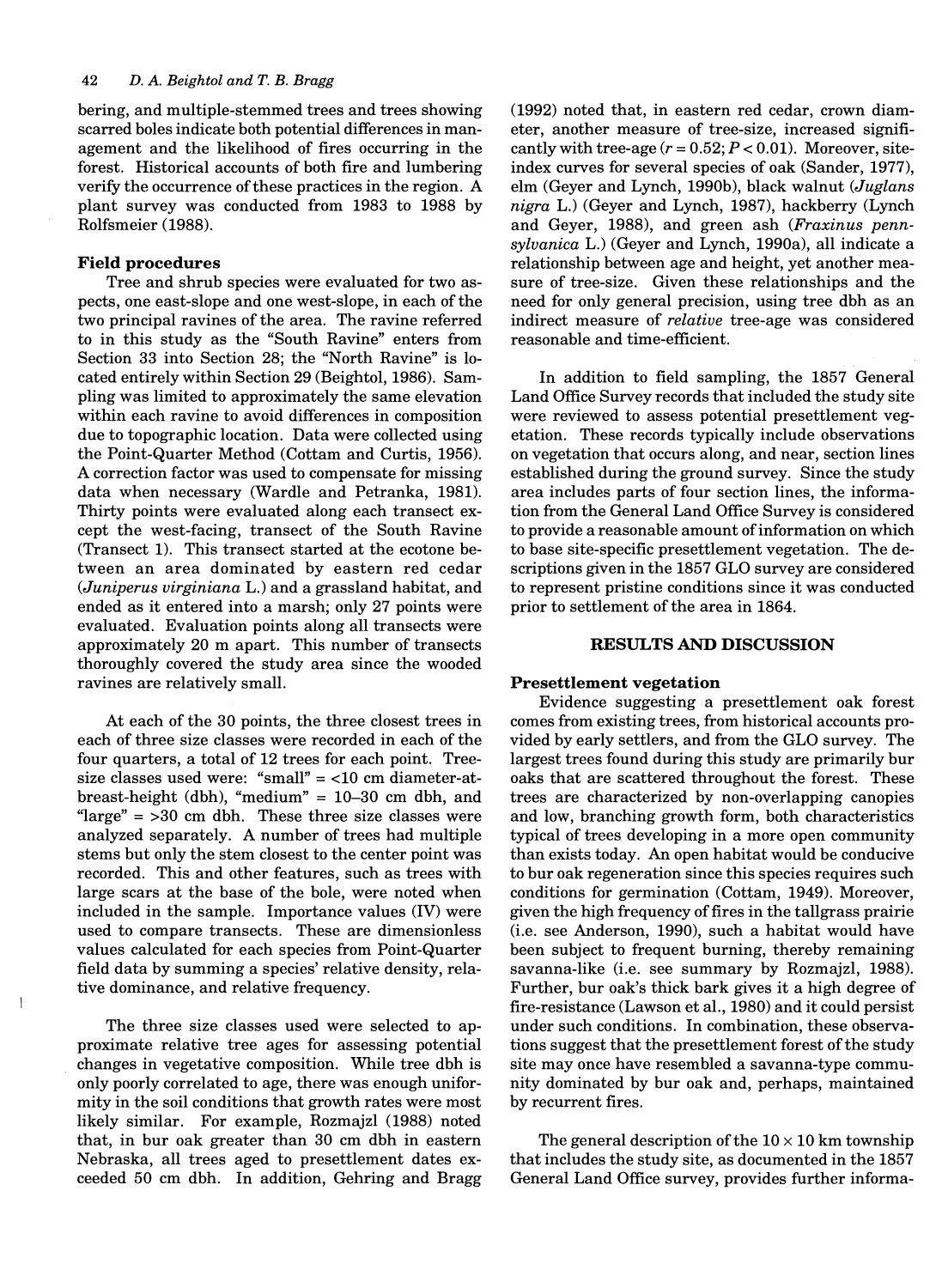Table 1. Importance values by species, ravine, and aspect (west- or east-facing slopes). Numbers in parentheses indicate transect number.

|                                                       | <b>Importance Value by Ravine and Aspect</b> |                                    |                             |                                    |
|-------------------------------------------------------|----------------------------------------------|------------------------------------|-----------------------------|------------------------------------|
| <b>Species by DBH Size Class</b>                      | <b>North Ravine</b>                          |                                    | <b>South Ravine</b>         |                                    |
|                                                       | West<br><b>Slope</b><br>(4)                  | <b>East</b><br><b>Slope</b><br>(3) | West<br><b>Slope</b><br>(1) | <b>East</b><br><b>Slope</b><br>(2) |
| $>30$ CM DBH                                          |                                              |                                    |                             |                                    |
| Quercus macrocarpa Michx. (bur oak)                   | 285                                          | 295                                | 240                         | 213                                |
| Celtis occidentalis L. (hackberry)                    | 11                                           | 5                                  | 4                           | 33                                 |
| Ulmus spp. (U. americana L. and U. rubra Mulh.) (elm) | $\bf{0}$                                     | 0                                  | 21                          | 20                                 |
| Fraxinus pennsylvanica Marsh. (green ash)             | 4                                            | $\bf{0}$                           | 18                          | 13                                 |
| Juniperus virginiana L. (eastern red cedar)           | $\bf{0}$                                     | $\bf{0}$                           | 17                          | 18                                 |
| Morus alba L. (white mulberry)                        | $\Omega$                                     | $\mathbf{0}$                       | $\mathbf{0}$                | 3                                  |
| 10-30 CM DBH:                                         |                                              |                                    |                             |                                    |
| Quercus macrocarpa Michx. (bur oak)                   | 244                                          | 172                                | 105                         | 69                                 |
| Ulmus spp. (U. americana L. and U. rubra Mulh.) (elm) | 29                                           | 74                                 | 135                         | 125                                |
| Celtis occidentalis L. (hackberry)                    | 7                                            | 15                                 | 19                          | 56                                 |
| Fraxinus pennsylvanica Marsh. (green ash)             | 4                                            | $\overline{\mathbf{4}}$            | 17                          | 36                                 |
| Juniperus virginiana L. (eastern red cedar)           | 16                                           | 28                                 | $\bf{0}$                    | 3                                  |
| Morus alba L. (white mulberry)                        | $\mathbf 0$                                  | 7                                  | $\Omega$                    | $\Omega$                           |
| Juglans nigra L. (black walnut)                       | 0                                            | $\Omega$                           | 24                          | 11                                 |
| $<$ 10 CM DBH:                                        |                                              |                                    |                             |                                    |
| Ulmus spp. (U. americana L. and U. rubra Mulh.) (elm) | 70                                           | 88                                 | 147                         | 149                                |
| Celtis occidentalis L. (hackberry)                    | 14                                           | 9                                  | 37                          | 46                                 |
| Fraxinus pennsylvanica Marsh. (green ash)             | 3                                            | 8                                  | 9                           | 8                                  |
| Juniperus virginiana L. (eastern red cedar)           | 17                                           | 23                                 | 9                           | $\overline{2}$                     |
| Quercus macrocarpa Michx. (bur oak)                   | $\Omega$                                     | 13                                 | 12                          | 11                                 |
| Juglans nigra L. (black walnut)                       | 0                                            | $\bf{0}$                           | 4                           | 4                                  |
| Prunus americana Marsh. (wild plum)                   | 0                                            | 2                                  | $\Omega$                    | 6                                  |
| Cornus drummondii C.A. Mey. (rough-leaved dogwood)    | 136                                          | 121                                | 63                          | 53                                 |
| Xanthoxylum americanum P. Mill. (prickly ash)         | 60                                           | 36                                 | 19                          | 21                                 |

tion on the presettlement forest of the study site. At the time of the survey, timbered streams were found along the section lines that cross the study area as well as those section lines within 1.6 km of the study area. Trees mentioned included bur oak, cottonwood *(Populus*  L.), hickory *(Carya* Nutt.), and ash *(Fraxinus* Marsh.). One bur oak, with a dbh of 60 cm, is recorded near the study area, suggesting a tree that was greater than 140 years old in 1857 based on the relationship between large trees and tree-age of Rozmajzl (1988). Extending this information back in time, one conclusion is that this tree, and probably others, had been present at the site since at least the early 1700s.

Historical accounts provided by the early settlers also indicate that trees were present in the area prior to settlement. In 1864, the area that includes the present study site was known as Oak Groves (Olney, 1887). Timber found in the ravines of the area, however, was cut for firewood for the salt works in Lancaster County. The forest of the study site, therefore, are most likely to be primarily second growth forest developed from the local seed bank, from young trees present at the time of the initial disturbance, or from resprouting stumps or roots of felled trees.

#### Present vegetative composition

Bur oak dominated the >30 cm dbh (large) size class in all transects (average  $IV = 258$ ) with hackberry, elm, ash, and eastern red cedar (average  $IV = 13$ , 10, 9, and 9 respectively) of considerably less importance (Table I). These results also are reflected in absolute density values (Fig. 1). This similarity among transects for the large-size class is also shown in Beta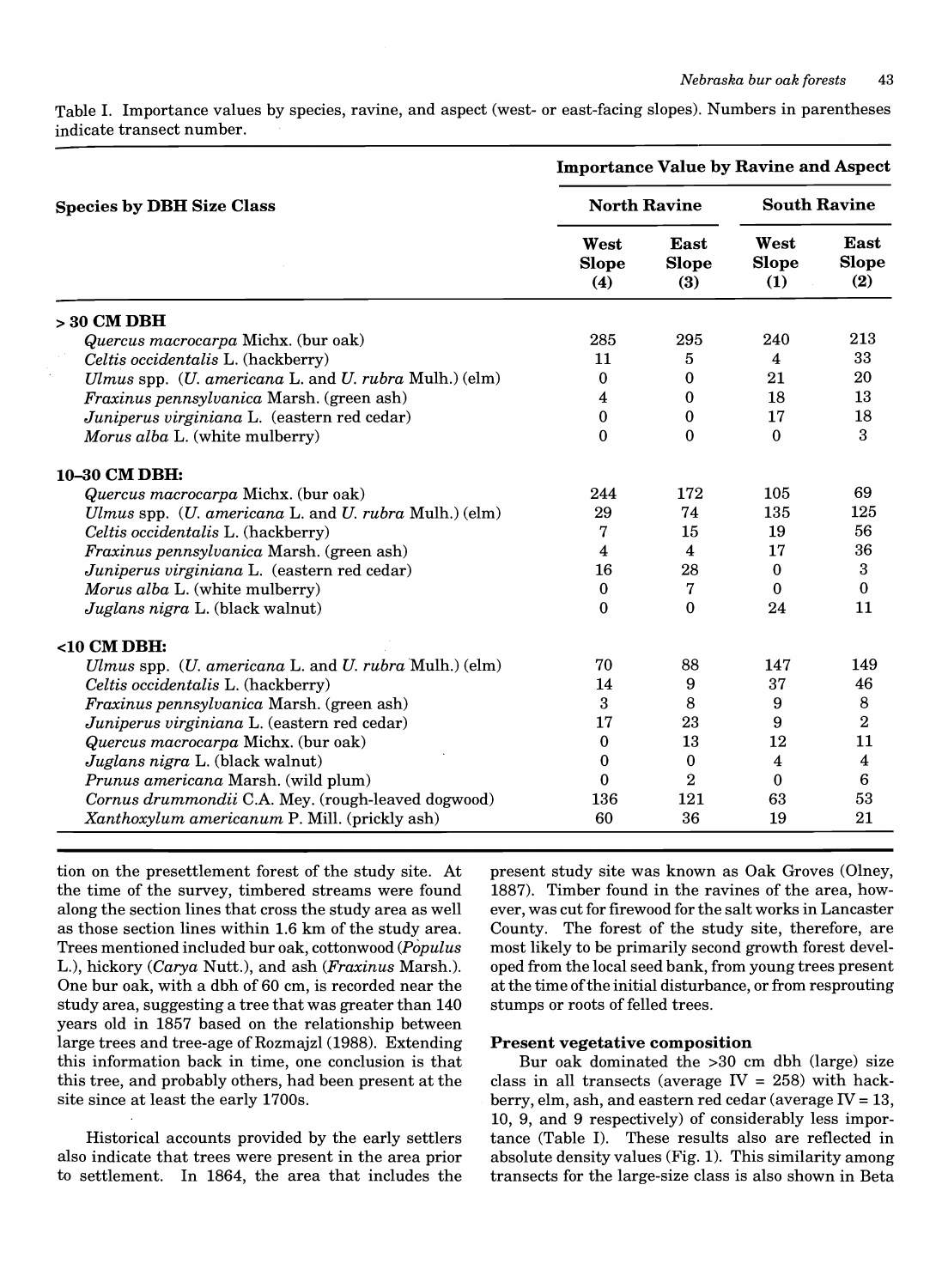

Figure 1. Average absolute density, by size class, of dominant trees of the study site. Vertical lines depict the Standard Error of the mean.  $s = \text{small-size}$  (<10cm dbh), m = mediumsize  $(10-30cm \, dbh)$ ,  $l = large-size (>30cm \, dbh)$ .

Diversity (between-habitat) comparisons in which a greater similarity occurred among comparisons between the large trees than among transect pairs of other size classes (Table II).

In contrast to bur oak domination of the large-size class, dominant trees for the two smaller size classes differed between ravines and aspects, perhaps reflecting different management histories. For trees 10-30 cm dbh (medium-size class), bur oak dominated only in

the North Ravine (average  $IV = 208$ ) whereas elm dominated this size class in the South Ravine (average  $IV =$ 130) although the IV of bur oak was second highest (average IV = 87). In the <10 cm dbh size class, elm had the highest importance value (average  $IV = 114$ ) of all tree species for all transects although it was higher in the South (average  $IV = 148$ ) than in the North Ravine (average IV = 79). Hackberry was second highest (average  $IV = 12$  in the North and 42 in the South Ravine). High values for prickly ash *(Xanthoxylum americanum*  P. Mill.) and rough-leaved dogwood *(Comus drummondii*  C.A. Mey.) in the North Ravine reflect the substantial number of large clearings along the transect that allowed sunlight to reach the forest floor. In such openings, these species grew in dense, tall stands giving inflated importance values. Aikman (1929), however, also describes this type of understory growth in a bur oak forest although forests in the 1920s are more likely to have represented earlier stages of ecological succession such as might have been a response to a decline in natural fires. The large number of clearings in the North Ravine also explains why the values for the two smaller size-classes of eastern red cedar are highest in this transect. Differences in importance value distribution between the two smaller size-classes and the largesize class suggest a difference in the factors affecting tree establishment and ecosystem maintenance. More recent forest development appears to be affected by different conditions than those affecting the forest represented by trees in the large-size class.

As with historical references to differing managements, different species importance values for certain transects suggest that the woody plant composition of the ravines differ from each other. For example, for bur oak, the highest value in each of the three size classes

Table II. Beta diversity values based on Percent Similarity (Whittaker, 1975). High values represent high degree of similarity.  $SR = South Rayine$ ,  $NR = North Rayine$ ,  $EastWest$  indicates aspect of slope.

|                            | <b>Tree Size Class</b> |                  |             |  |  |
|----------------------------|------------------------|------------------|-------------|--|--|
| <b>Transect Comparison</b> | $< 10cm$ dbh           | $10 - 30$ cm dbh | $>30cm$ dbh |  |  |
| $SR West \times SR East$   | $0.9395*$              | 0.8047           | 0.8904      |  |  |
| $SR West \times NR East$   | 0.6941                 | 0.6607           | $0.8153*$   |  |  |
| $SR$ West $\times$ NR West | 0.5925                 | 0.4851           | $0.8278*$   |  |  |
| $SR$ East $\times$ NR East | 0.6526                 | 0.5474           | $0.7244*$   |  |  |
| $SR$ East $\times$ NR West | 0.5452                 | 0.3718           | $0.7590*$   |  |  |
| NR East $\times$ NR West   | 0.8523                 | 0.7619           | $0.9643*$   |  |  |

\* = greatest similarity among size classes for the comparison indicated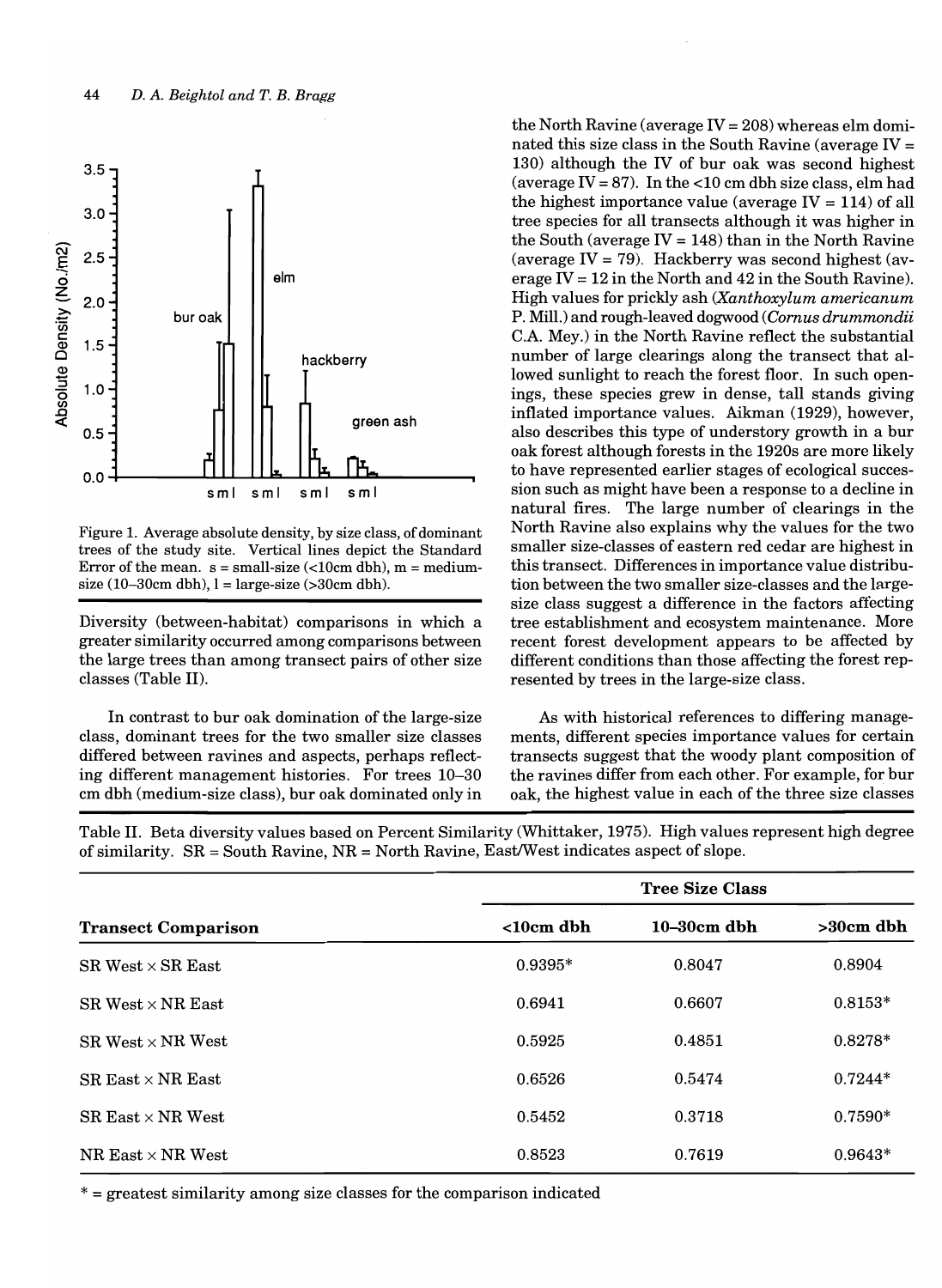is recorded only in North Ravine while hackberry, elm, ash, and black walnut attain their highest importance values in all size classes in the South Ravine (Table I). Hackberry was particularly uniquely distributed, being the only species to have its highest importance values dominate all size classes in both the same ravine and the same, east-facing, aspect. This distribution is influenced by a stand of hackberry trees growing in an area of more flat and more mesic habitat through which the transect passed. Of the 12 hackberries sampled in the large-size class along this transect, ten were recorded from this stand. In contrast, among the other common trees (species with importance values greater than 10 in at least one transect), only eastern red cedar has maximum importance values in a size class in both ravines. This distribution is consistent with the invasive tendency of eastern red cedar (Bragg, 1974) and is suggestive of its potential to replace or alter existing or developing stands of native trees.

## Potential vegetation dynamics

Assuming that relative tree-age is reflected by the size class used, the results of this study suggest that the extant forest will change substantially in future . years. This change is most apparent in the difference in both importance values and density of bur oak and elm. While bur oak is the dominant and most densely occurring tree species in the present forest, both its importance and density decline in each successively smaller size class (Fig. 1, Table I). This trend suggests that current oak establishment is not adequate to replace the existing population. For example, the few small oaks observed were found in well-lit areas, such as in clearings or near the edge of the forest, and not within it, where they would be expected to occur if bur oak were regenerating under its own canopy (personal observation). Elm, hackberry, and to a lesser extent, ash, however, appear to be increasing in both importance and density (Fig. 1, Table I). Elm, for example, was not mentioned in the historical accounts by GLO surveyors and may, therefore, be a relatively recent addition to the forest composition.

The presettlement forest at the Oak Glen Wildlife Management Area appears to have been more open and savanna-like whereas the extant forest is more fully canopied. Further, under present management, it seems likely that bur oak will ultimately be replaced as a dominant by other, more shade tolerant species, like elm, hackberry, or ash, except that elm necrosis may diminish the role of elm as a dominant in any future forest. Additional study is needed to assess management practices that could retain bur oak as a dominant species in the Oak Glen Wildlife Management Area, if that is to be the desired objective.

#### ACKNOWLEDGMENTS

This study was made possible by the cooperation of the Nebraska Game and Parks Commission in making the site available for study. In addition, the study was supported by the efforts of James Olsen, who provided assistance in data analysis, Dr. David M. Sutherland, who assisted in computer graphics, and Curt Twedt and Drs. Roger Sharpe, Dale M. Bunsen and Robert B. Kaul who assisted by reviewing the manuscript.

## LITERATURE CITED

- Aikman, J. M. 1929. *The botanical survey of Nebraska: distribution and structure of the forests of eastern Nebraska.* Botanical Seminar, Lincoln, Nebraska: 94pp.
- Anderson, R. C. 1990. The historic role of fire in the North American grassland. *In:* S.L. Collins and L.L. Wallace (eds.), *Fire in North American tall grass prairies.* Norman, University of Oklahoma Press: 8-18.
- Beightol, D. A. 1986. *Woody vegetation of a disjunct oak woodland in east-central Nebraska.* M. A. Thesis. University of Nebraska at Omaha: 18 pp.
- Bragg, T. B. 1974. *Woody plant succession on various soils of unburned bluestem prairie in Kansas.* Ph.D. dissertation. Kansas State University: 80 pp.
- Briggs, J. M. and D. J. Gibson. 1992. Effect of fire on tree spatial patterns in a tallgrass prairie landscape. *Bulletin of the Torrey Botanical Club* 119(3): 300-307.
- Cottam, G. 1949. The phytosociology of an oak woods in southwestern Wisconsin. *Ecology* 30(3): 172- 187.
- \_\_\_\_\_ , and J. T. Curtis. 1956. The use of distance measures in phytosociological sampling. *Ecology* 37: 451-460.
- Gehring, J. L. and T. B. Bragg. 1992. Changes in prairie vegetation under eastern red cedar *(Juniperus virginiana* L.) in an eastern Nebraska bluestem prairie. *American Midland Naturalist*  128(2): 209-217.
- Geyer, W. A. and K. D. Lynch. 1987. Use of site index as a forestry management tool. *Transactions of the Kansas Academy of Science* 90(1-2): 46-51. \_\_\_\_\_ and 1990a. Green ash
	- and 1990a. Green ash growth curves. *Transactions of the Kansas Academy of Science* 93(1-2): 12-16.
- \_\_\_\_\_ and . 1990b. American elm site-index growth curves. *Transactions of the Kansas Academy of Science* 93(3-4): 113-117.
- Goll, C. L. 1961. The geology of Seward County, Nebraska. M. S. Thesis, University of Nebraska-Lincoln: 111 pp.
- Kiichler, A. W. 1964. *Potential natural vegetation of the conterminous United States.* American Geo-